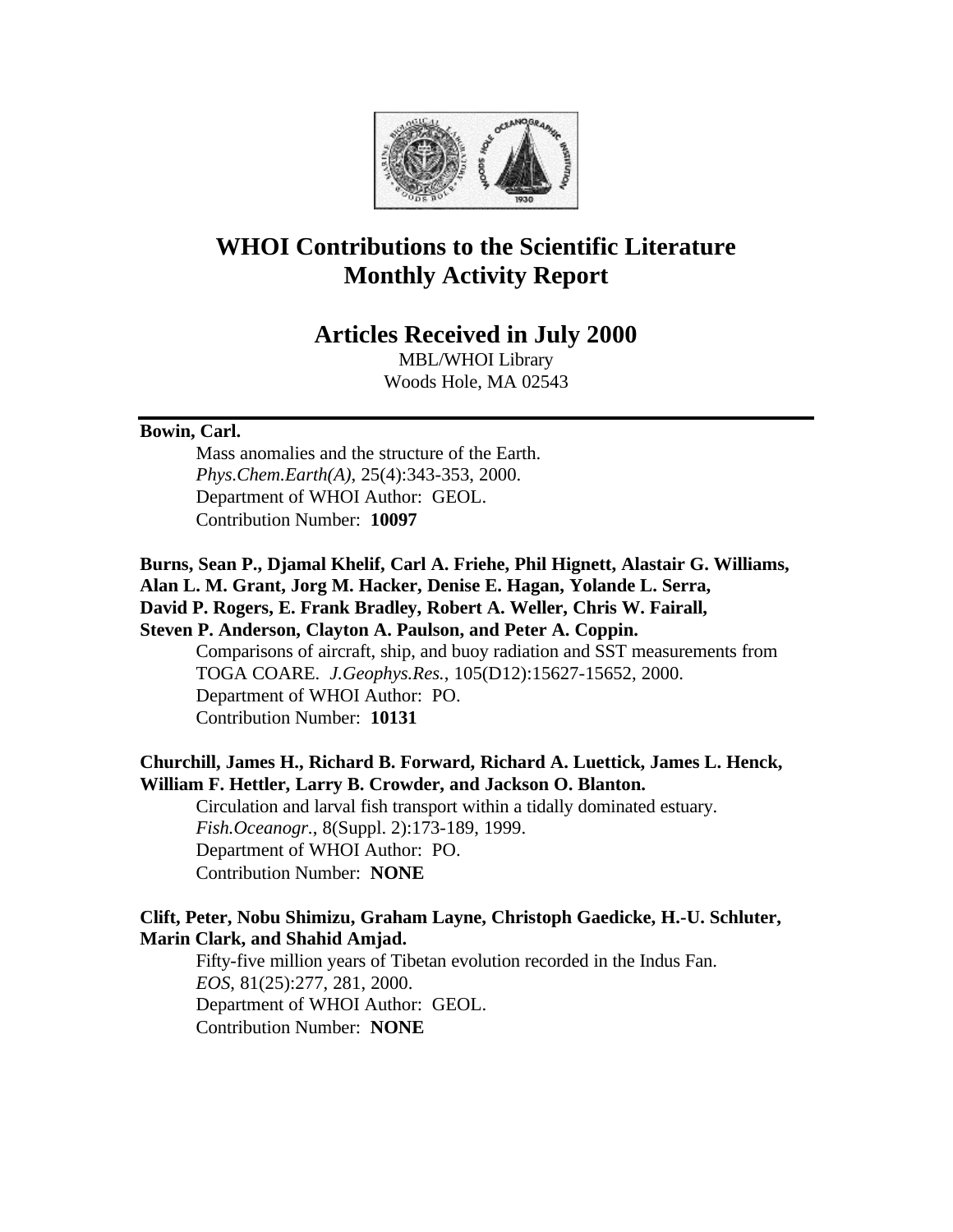# **Graber, Hans C., Eugene A. Terray, Mark A. Donelan, William M. Drennan, and John C. Van Leer.**

ASIS - a new air-sea interaction spar buoy: Design and performance at sea. *J.Atmos.Oceanic Tech.*, 17:708-720, 2000. Department of WHOI Author: AOPE. Contribution Number: **NONE**

#### **Huang, Rui Xin.**

Climate variability inferred from a continuously stratified model of the ideal-fluid thermocline. *J.Phys.Oceanogr.*, 30:1389-1406, 2000. Department of WHOI Author: PO. Contribution Number: **9885**

# **Huang, Rui Xin.**

Parameter study of a continuously stratified model of the ideal-fluid thermocline. *J.Phys.Oceanogr.*, 30:1372-1388, 2000. Department of WHOI Author: PO. Contribution Number: **9868**

#### **LaCasce, J. H.**

Floats and *f/H*. *J.Mar.Res.*, 58:61-95, 2000. Department of WHOI Author: PO. Contribution Number: **9945**

#### **LaCasce, J.H. and K. H. Brink.**

Geostrophic turbulence over a slope. *J.Phys.Oceanogr.*, 30:1305-1324, 2000. Department of WHOI Author: PO. Contribution Number: **9650**

#### **Legg, Sonya and James C. McWilliams.**

Temperature and salinity variability in heterogeneous oceanic convection. *J.Phys.Oceanogr.*, 30:1188-1206, 2000. Department of WHOI Author: PO. Contribution Number: **9820**

### **Otte, Sandra, J. Gijs Kuenen, Lars P. Nielsen, Hans W. Paerl, Jakob Zopfi, Heide N. Schulz, Andreas Teske, Bettina Strotmann, Victor A. Gallardo, and Bo B. Jorgensen.**

Nitrogen, carbon, and sulfur metabolism in natural *Thioploca* samples. *Appl.Envir.Microbiol.*, 65(7):3148-3157, 1999. Department of WHOI Author: BIO. Contribution Number: **9730**